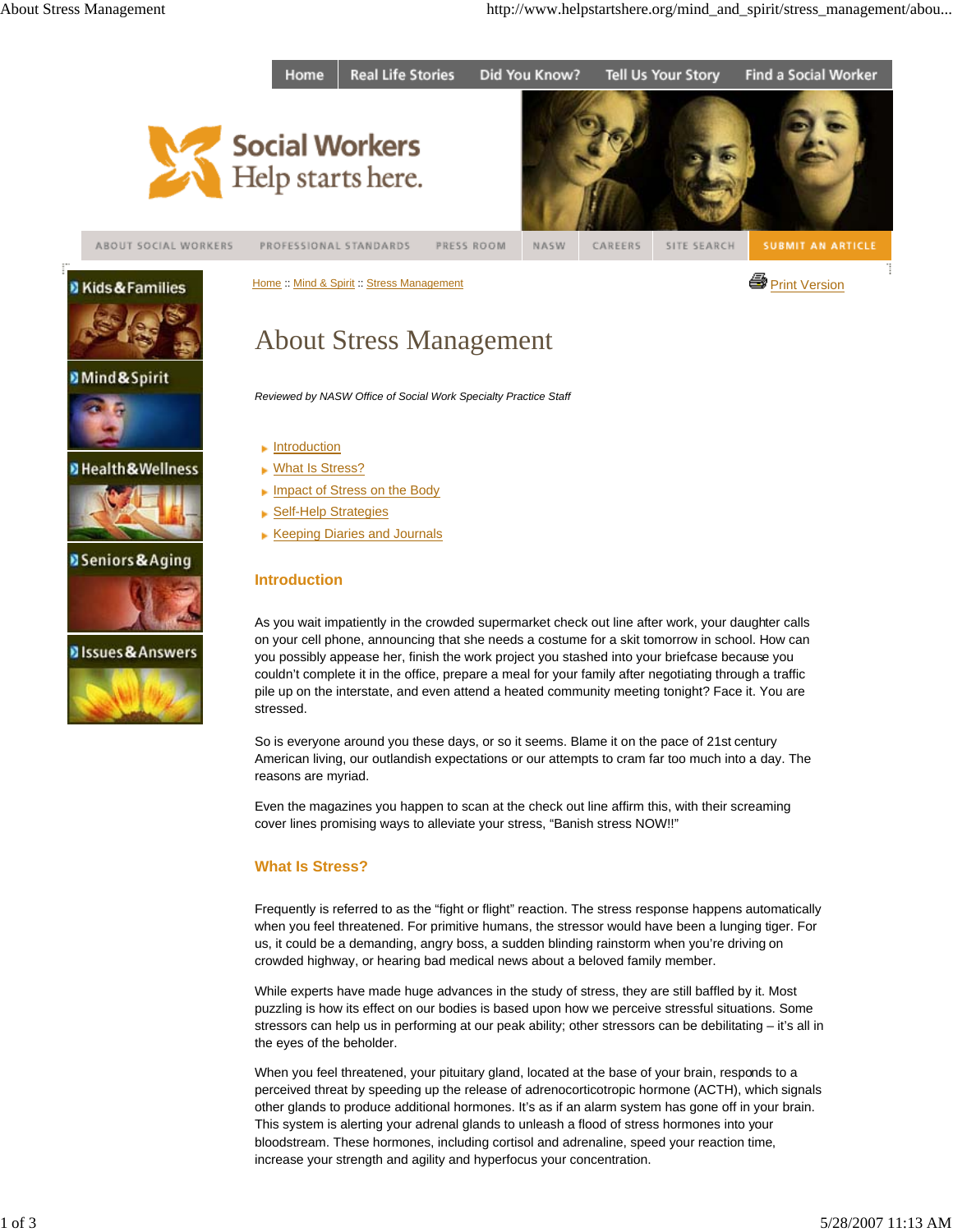When it's over, is it really over?

You may argue that once the initial stress-inducing event is over, you feel better. Normal, even. Maybe so. Unfortunately, this is not the case. Chronic stress takes a cumulative toll on your body. Here's how.

After you have faced a stressful situation, cortisol and adrenaline levels in your bloodstream decline. As a result, your heart rate and blood pressure return to normal and your digestion and metabolism resume a regular pace. But if stressful situations accumulate, one after another, your body has no chance to recover. This ongoing activation of the stress response system can disrupt all your body's processes, increasing your risk of obesity, digestive upsets, heart disease, insomnia and depression.

### **The Impact of Stress on the Body**

- **Cardiovascular system** High levels of cortisol can raise your heart rate, increase blood pressure and blood lipid levels. These are risk factors in heart attack and strokes.
- **Immune system** Did you ever wonder why you appear to catch more colds and come down with other infections when you're stressed? Chronic stress tends to weaken you immune system making you more susceptible to whatever is "going around."
- **Nervous system** If your flight-or fight response system never shuts down, stress hormones can produce constant feeling of helplessness, anxiety and impending doom.
- **Digestive system** Is it any surprise that you you'll be stricken with a bout of diarrhea or a queasy stomach when you're under stress? This happens because stress hormones slow the release of stomach acid and the emptying of the stomach. The same hormones also stimulate the colon, which speeds the passage of its contents.

### **Self-Help Strategies**

You can do many things to help alleviate or quell stress without medications or intervention, starting simply with breathing.

Close your eyes, breathe deeply, and try to answer this question. When was the last time you felt truly relaxed? What was happening in your life? Very likely you were in a quiet, comfortable place where there was no pressure to do anything, and you could sit back and enjoy the day. You felt peaceful and at one with the world. For most people, that's the definition of a vacation.

Think of it this way: Your body needs a vacation every day. Here are some ways to achieve that.

- **Deep Breathing** When we are stressed, our breathing becomes shortened to the point that we can hyperventilate if we are faced with acute stress. Counter the natural instinct by deliberately taking four deep breaths every time you feel stressed. Slowly breathe in through your nose, hold it for five seconds and then release the air through your mouth.
- **Exercise** Ongoing muscular tension goes hand in hand with chronic stress response. Counteract it by taking a brisk walk, playing a round of tennis, swimming a few laps. The goal is to keep your body limber and moving. For a more relaxing form of exercise, consider taking a yoga class or even tai chi.

Many gyms, community centers and adult night schools offer classes in this increasingly popular disciplines.

Set aside at least 10 minutes of your day to simply sit and be. It's easier said than done, yet the benefits are tremendous. Meditation practices are equally helpful in teaching people how to quiet their thoughts and totally relax.

#### **Keeping Diaries and Journals**

Some people find solace in the privacy of their journals or diaries. Studies have shown that writing about stressful events or even huge, traumatic experiences can help to alleviate the stress and even improve the immune system. Again, community colleges, adult night schools and sometimes